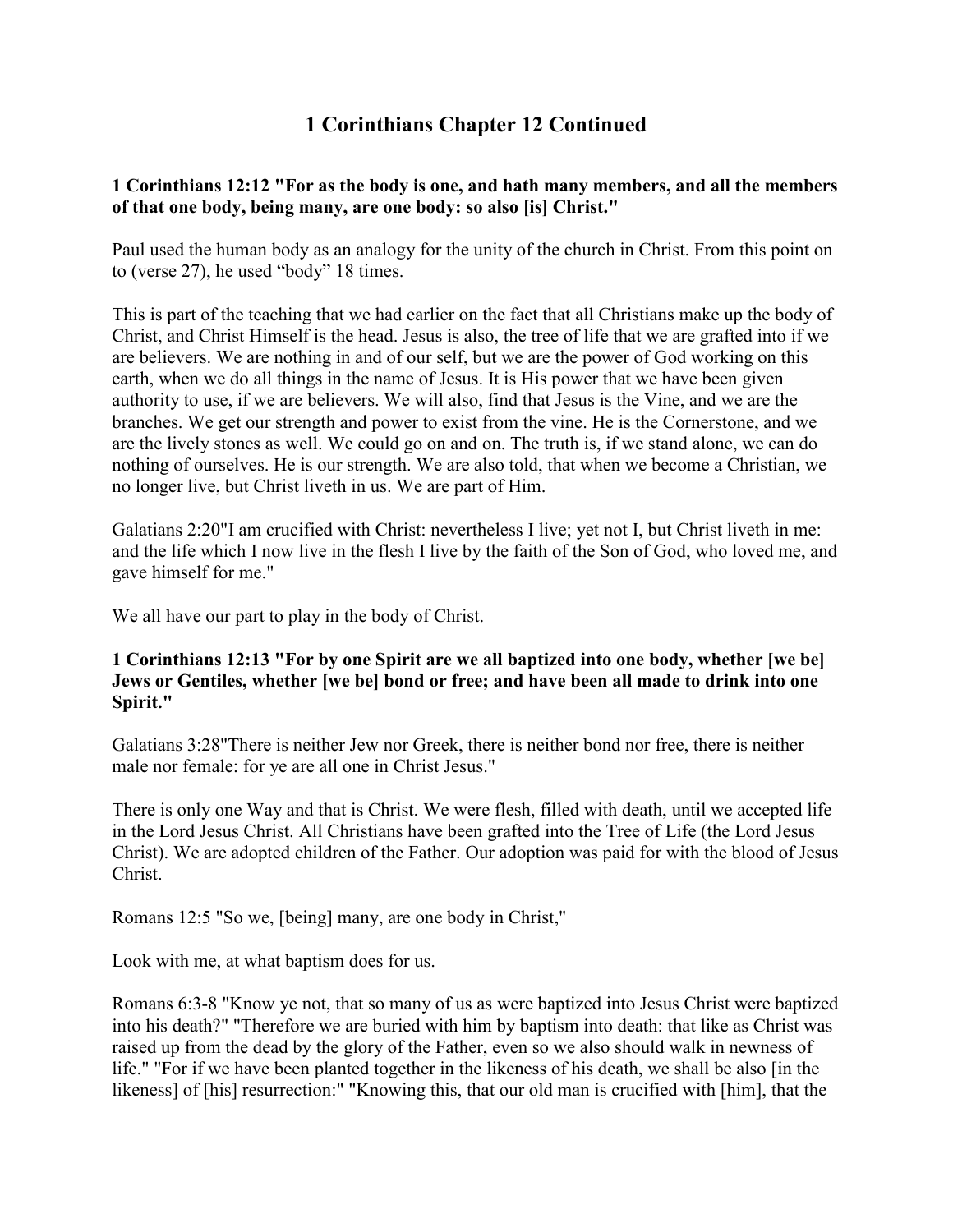body of sin might be destroyed, that henceforth we should not serve sin." "For he that is dead is freed from sin." "Now if we be dead with Christ, we believe that we shall also live with him:"

It is the Spirit of Christ within us that makes us one with Him.

Baptized: The church, the spiritual body of Christ, is formed as believers are immersed by Christ with the Holy Spirit. Christ is the baptizer who immerses each believer with the Spirit into unity with all other believers. Paul is not writing of water baptism. That outward sign depicts the believer's union with Christ in His death and resurrection. Similarly, all believers are also immersed into the body of Christ by means of the Holy Spirit. Paul's point is to emphasize the unity of believers. There cannot be any believer who has not been Spirit baptized, nor can there be more than one Spirit baptism or the whole point of unity in the body of Christ is convoluted. Believers have all been Spirit baptized and thus are all in one body. This is not an experience to seek, but a reality to acknowledge.

"Drink into one Spirit": At salvation, all believers not only become full members of Christ's body, the church, but the Holy Spirit is placed within each of them. There is no need or divine provision for any such thing as a second blessing, a triumphalistic experience of a deeper life, or a formula for instantly increased spirituality. Christ's salvation provision is perfect and He calls only for obedience and trust in what has already been given.

# **1 Corinthians 12:14: "For the body is not one member, but many."**

By his illustration of how every part of a human body is essential to the function of that body, Paul showed that unity is an indispensable need of the church; but divinely provided diversity within that unity is also necessary. His words additionally implied that some selfish members were discontent with their gifts, wanting the gifts they had not been given (verse 11). With that attitude, they in effect questioned God's wisdom and implied He had made a mistake in assignments. In seeking showy abilities and power, they also became vulnerable to carnal, demonically counterfeited gifts.

The church you attend is one body, but it is made up of many members. That is what this is saying, as well. That is what Paul is saying, it takes all the parts rightly fit together to make the whole.

## **1 Corinthians 12:15 "If the foot shall say, Because I am not the hand, I am not of the body; is it therefore not of the body?"**

So many times, someone will feel that their contribution to the body is not the same as someone else, and they will feel that they are not of the body. Paul is showing, here, how ridiculous that is. If the body was just made up of hands with no feet, look what a mess the body would be. We are all unique. Each one of us fits into the body to make up the whole. If you have ever worked a jigsaw puzzle, you see thousands of little pieces, and no two of them are exactly alike. Each one has a place. If even one piece is missing, the puzzle cannot be finished. You may not be a corner piece, but the puzzle is not complete, until your contribution is made.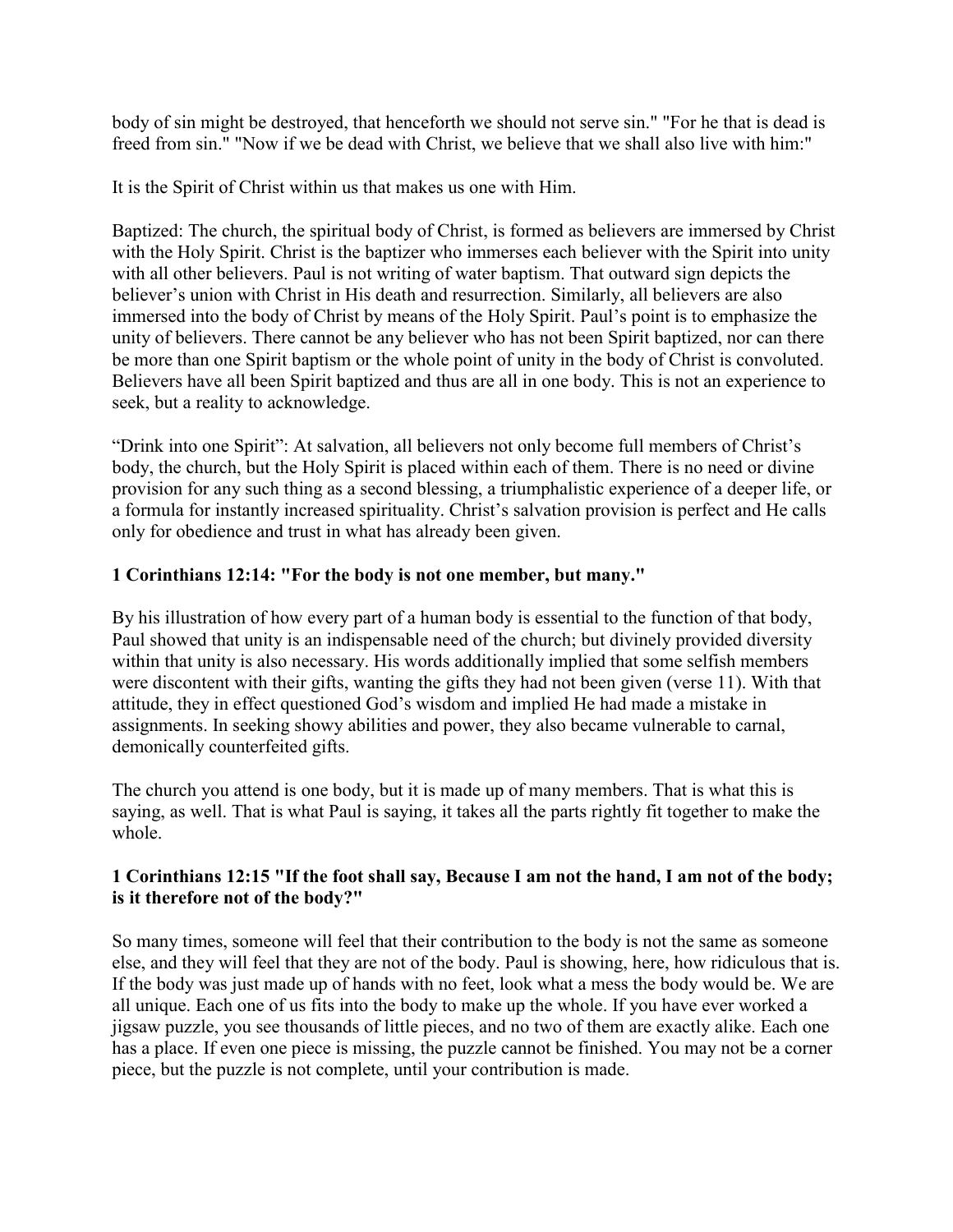#### **1 Corinthians 12:16 "And if the ear shall say, Because I am not the eye, I am not of the body; is it therefore not of the body?"**

What a silly question to ask. This is the same as above. What a problem to be able to see, and not to hear.

## **1 Corinthians 12:17 "If the whole body [were] an eye, where [were] the hearing? If the whole [were] hearing, where [were] the smelling?"**

Each person is a unique individual. God made you for a specific purpose. No one else can take your place in the kingdom of God. If you do not fulfill the position that God has for you, then there will be a place not filled.

# **1 Corinthians 12:18 "But now hath God set the members every one of them in the body, as it hath pleased him."**

Paul dealt with the foolish and carnal Corinthians who were discontent with what had been given them sovereignty for the edification of the church and the glory of its Lord.

Are you working in a church that is so small that you feel as if you are forgotten? We see from the verse above, that each of us is exactly where the Lord would have us, if we have submitted our will to His will. Some may feel, because they are not the pastor of the church that God could not possibly have anything for them to do in this body. God knows what your abilities and your desires are. He has you where you will do the most good. As I said in another verse, you are unique. No one can do the job that God has called you to do as well as you can do it.

## **1 Corinthians 12:19 "And if they were all one member, where [were] the body?"**

We see that the over all plan is not always what we had in mind. You cannot be someone else. Be the very best that you can be in the capacity that the Lord has called you to.

## **1 Corinthians 12:20 "But now [are they] many members, yet but one body."**

Every person in the church is an integral part. If you happen to be the janitor instead of the missionary, realize that the church would be a mess, if you did not do your job. Be the very best janitor in the world. When we were trying to say something to make our children realize their importance in the place God has chosen for them to labor, we told them, if they were a garbage collector, be the best in the name of the Lord. No honest job is to be looked down on. We cannot all be surgeons. Be what you can be, and do it as unto the Lord.

## **1 Corinthians 12:21 "And the eye cannot say unto the hand, I have no need of thee: nor again the head to the feet, I have no need of you."**

"No need": While some in Corinth were bemoaning the fact that they did not have the showy gifts, those who did were belittling those with the quieter and less prominent gifts. The "eye" and the "head", which are highly visible and the focus of all who engage each other, represent the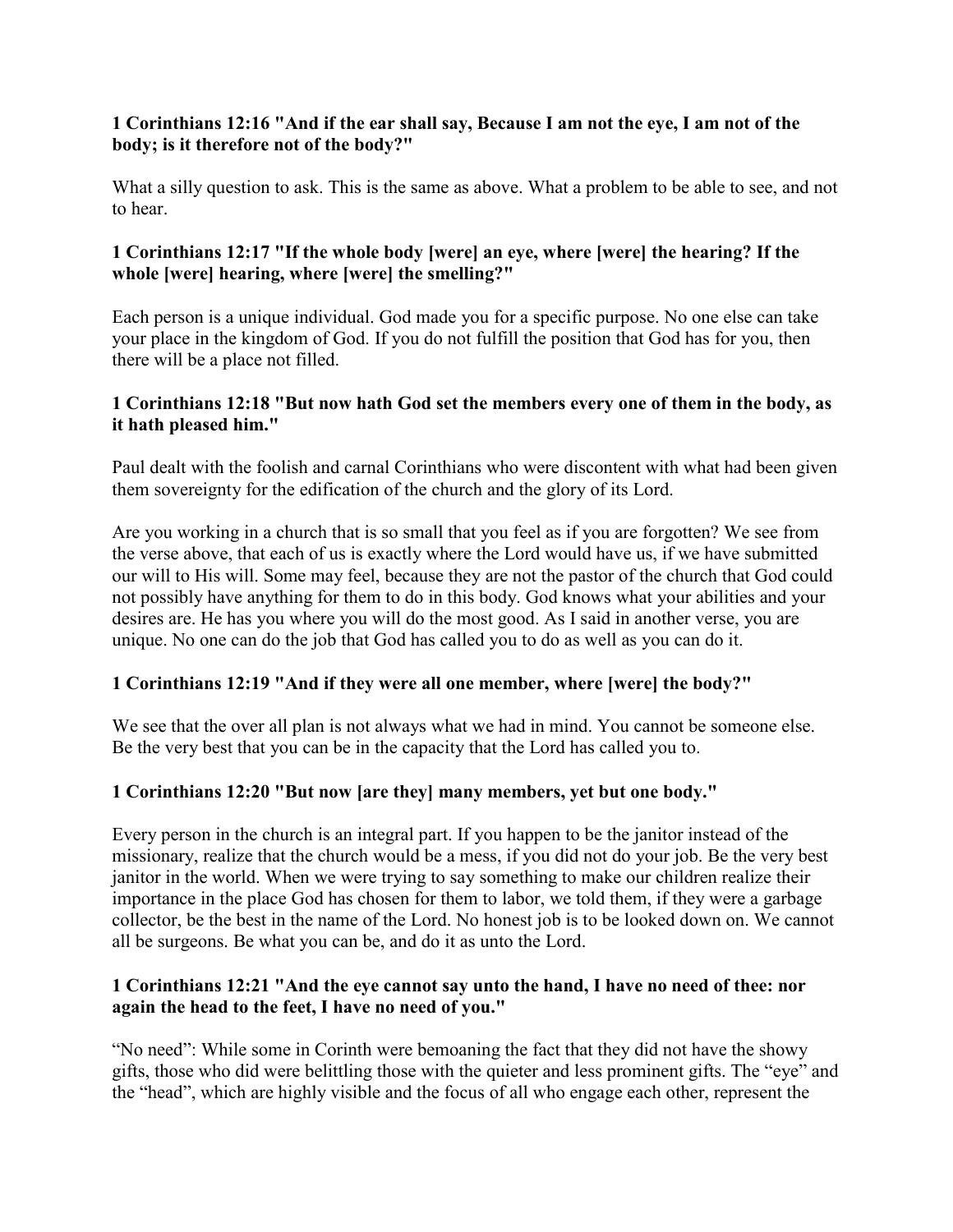people with public gifts. They so overestimated their own importance that they disdained those whom they perceived as less gifted and less significant. They were apparently indifferent. ("I have no need"), and self-sufficient.

## **1 Corinthians 12:22"Nay, much more those members of the body, which seem to be more feeble, are necessary:"**

If you did not have a big toe, you could not balance yourself to stand. You see the lesser job might not appear to be important at a glance, but it gives balance to the whole body.

## **1 Corinthians 12:23-24 "And those [members] of the body, which we think to be less honorable, upon these we bestow more abundant honor; and our uncomely [parts] have more abundant comeliness." "For our comely [parts] have no need: but God hath tempered the body together, having given more abundant honor to that [part] which lacked:"**

This is just showing, that even the jobs that are not out front, are just as important as those that are out in view. Rich and poor, old and young, white and black, all make up the family of God.

Paul's answer to the pride of the more visibly gifted was to engage his analogy again and remind them that the more fragile and less lovely, in fact, ugly parts of the body which are not publicly "presentable" are given the great respect for their necessity. He spoke of the internal organs.

The thing that bonds us together is the Lord. We are all family.

## **1 Corinthians 12:25 "That there should be no schism in the body; but [that] the members should have the same care one for another."**

"Schism" means gap or split. It can, also, mean division or rent. In the beginning, the church was of one accord. Together we stand, divided we fall. If one has a problem, it should be the problem of all. If one rejoices, we should all rejoice with him.

God has designed visible, public gifts to have a crucial place, but equally designed and more vital to life are the hidden gifts, thus maintaining the perspective of unity, all are essential to the working of the body of Christ.

#### **1 Corinthians 12:26-27 "And whether one member suffer, all the members suffer with it; or one member be honored, all the members rejoice with it." "Now ye are the body of Christ, and members in particular."**

If there is an injury to any part of the body, the whole body hurts.

This is a call to mutual love and concern in the fellowship of believers which maintains the unity that honors the Lord. There is one body in which all function, yet never do they lose their personal identity and the essential necessity of ministry as God has designed them to do it.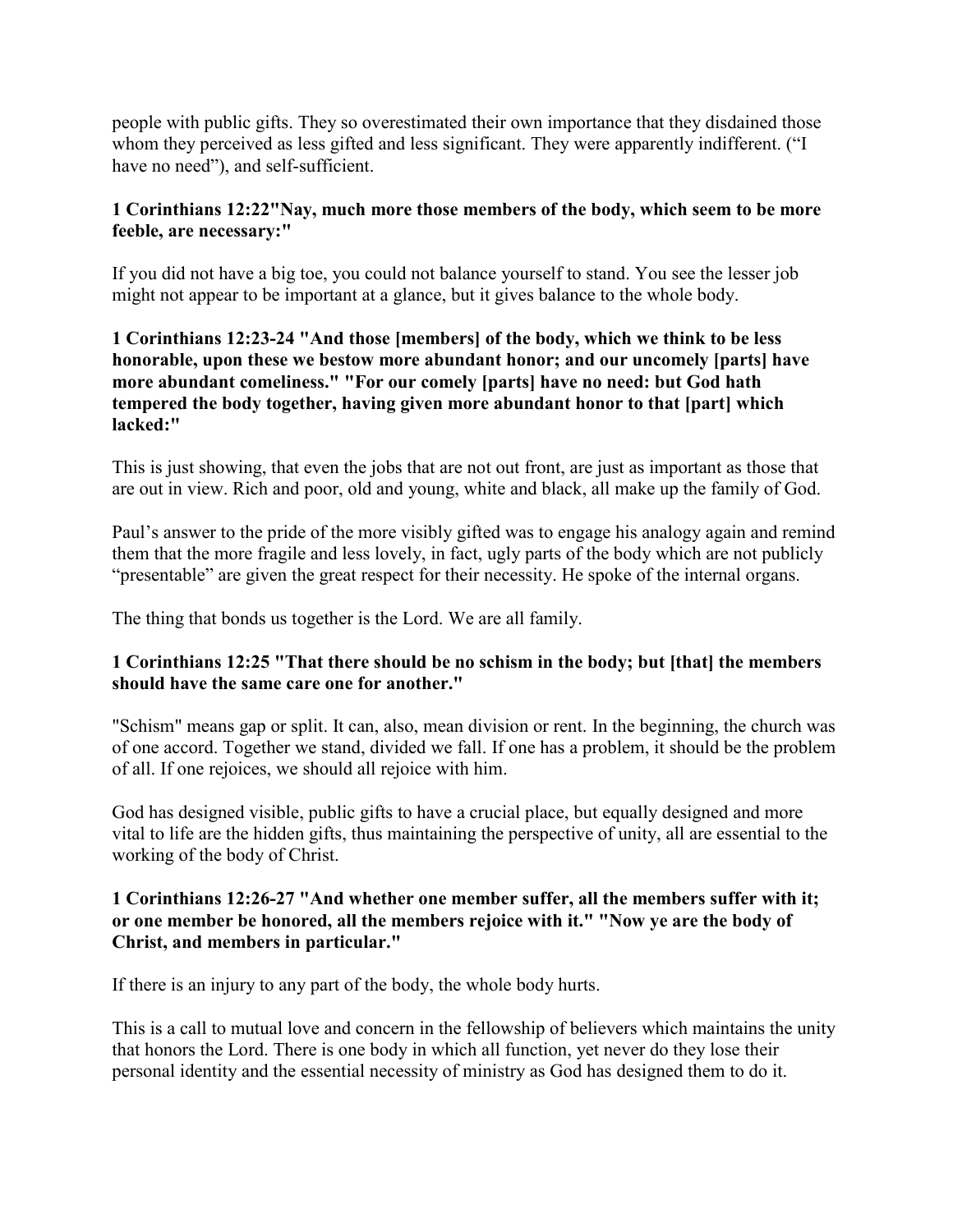Just because we are part of the larger body, does not mean that we are not individuals with Christ. He saved all of us, one at a time

Once again (in verses 28-30), Paul emphases the sovereignty of God. He does so by illustrating the individuality and unity of the body by a repeat of the representative categories of ministries, calling and giftedness.

#### **1 Corinthians 12:28 "And God hath set some in the church, first apostles, secondarily prophets, thirdly teachers, after that miracles, then gifts of healings, helps, governments, diversities of tongues."**

Apostles … prophets: Their purpose was;

(1) To lay the foundation of the church;

(2) To receive and declare the revelation of God's Word through signs, wonders, and miracles. "Apostles" refers primarily, to those 12 chosen by our Lord plus Paul and Matthias.

There was also secondary serving as messengers of the church such as Barnabas, Silas and Timothy.

Prophets were especially gifted men in the local churches, who preached God's Word. Any message preached by a prophet had to be judged by the word of the apostle. Teachers could be the same as pastor-teachers, but probably should be broadened to include all who are gifted for teaching in the church, whether they have the office of pastor or not.

The following Scripture gives a view of how serious it would be to vary from the true message.

Galatians 1:8 "But though we, or an angel from heaven, preach any other gospel unto you than that which we have preached unto you, let him be accursed."

The apostles, in the verse above, are watchmen of the church. In this case, it was Paul who had established this church. Prophets are not only those who through the anointing of the Holy Spirit tell of the future, but would be the person who brought the message to the church. God has a specific message for each individual church. The minister (prophet or prophetess), should bring the message God has for that particular group on that particular day.

We find also, that God has given others a special understanding of the Scriptures, so that they can teach the Word with powerful anointing. Notice in all of this, that God puts His Word before miracles and other things. Miracles and healings are each a unique gift in themselves, and God has chosen someone in each church to fulfill this calling.

Sometimes one person will have more than one of these offices to fulfill. We must not be influenced by signs and wonders above the Word. The Antichrist will be able to call down fire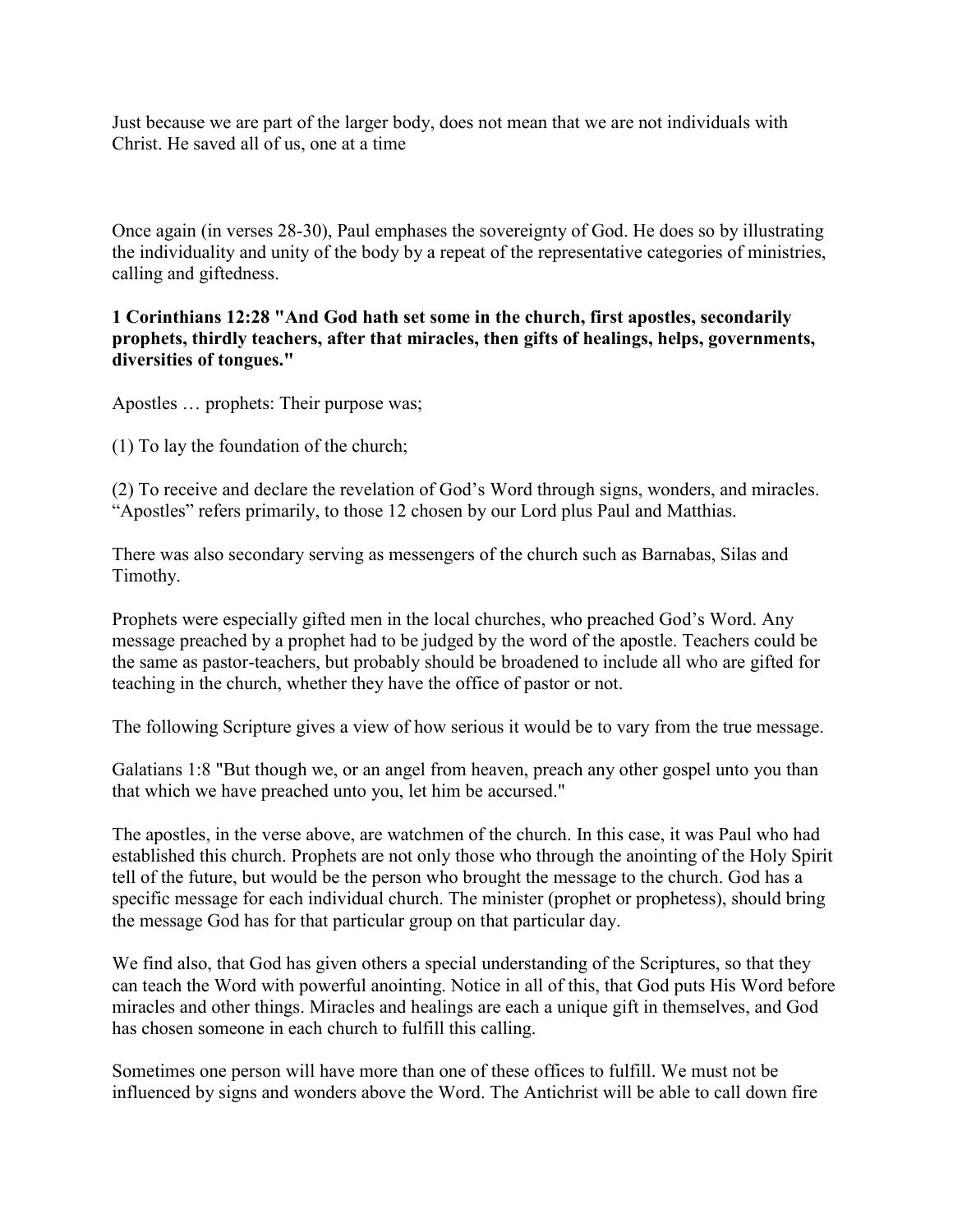from heaven. All miracles and healings must stay within the realm of the Word. If we are to do the particular thing, there will be an example in the Bible.

Helps, even though it is one of the most important jobs, is usually unsung. They fill in the gap, and do it so quietly that usually no one notices. God notices always. Governments are like the deacons and elders of the church. They see to the day to day function of the church. They must be godly people.

Diversities of tongues just mean that certain people in the church generally bring to the assembled people messages from God to the congregation in a tongue other than the native tongue. All of these are important functions in the church.

**1 Corinthians 12:29-31 "[Are] all apostles? [are] all prophets? [are] all teachers? [are] all workers of miracles?" "Have all the gifts of healing? do all speak with tongues? Do all interpret?" "But covet earnestly the best gifts: and yet shew I unto you a more excellent way."**

Each of these rhetorical queries expects a "no" answer. The body of Christ is diverse and God sovereignty designs it that way.

Each person functions in the office the Lord has called him or her. This is the only time permissible to covet. The best gifts are preaching the Word, of course.

# **1 Corinthians Chapter 12 Continued Questions**

- 1. Who make up the body of Christ?
- 2. Who is the Vine?
- 3. If He is the Vine, who are the branches?
- 4. For by one are we baptized into one body.
- 5. Who, or what, is the Tree of Life?
- 6. We were baptized into death.
- 7. After we are baptized, how should we walk?
- 8. If we are planted in the likeness of His death, we shall also be in the likeness of His
- 9. What had to be destroyed?

 $\mathcal{L}_\text{max}$ 

10. The body is not one member, but \_\_\_\_\_\_\_.